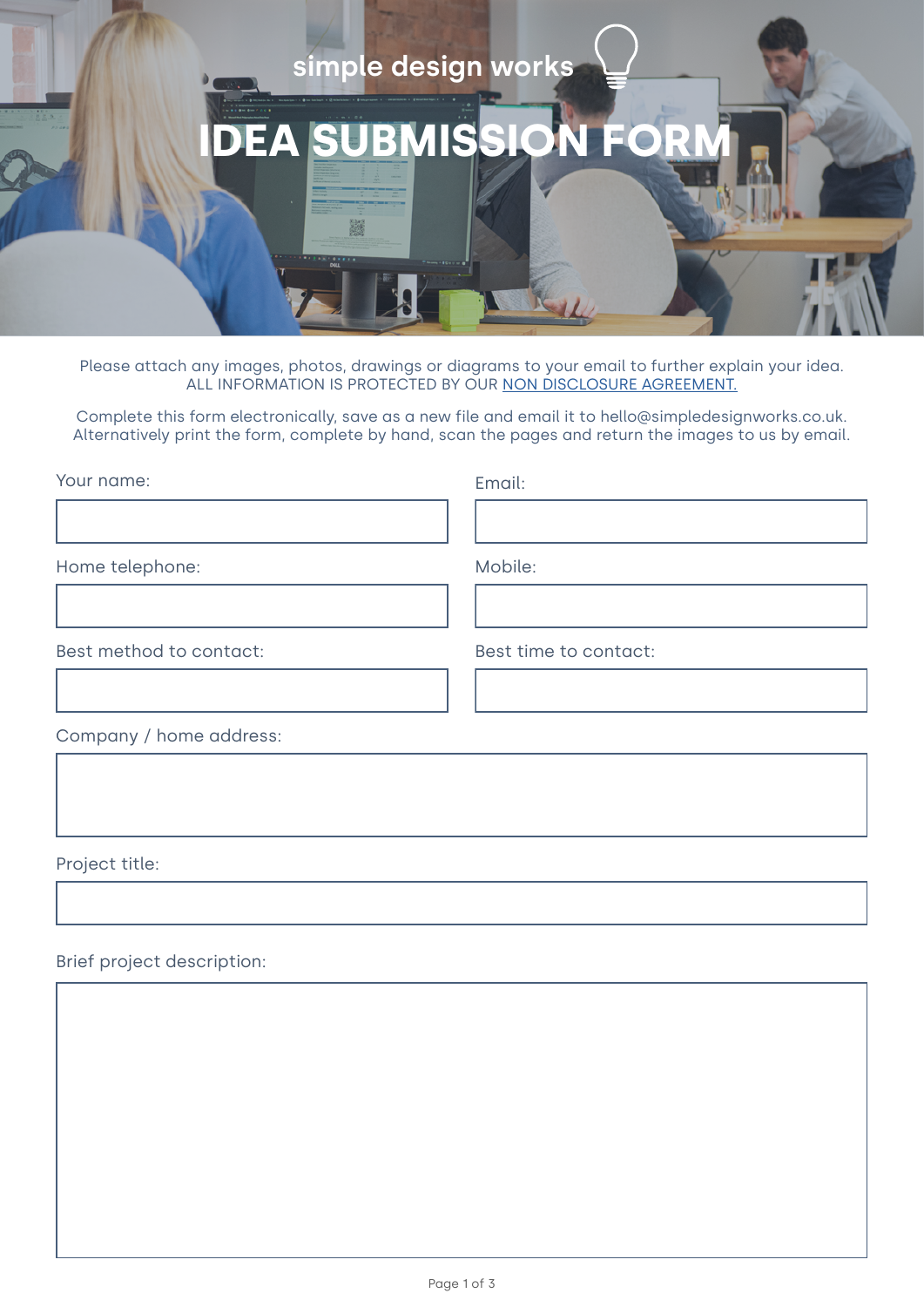What problems does this idea solve?

What advantages or features does this have over competitors?

What current solutions or products exist?

Who is the target market and why?

How are you funding the project? (e.g. self funded, crowdfunding etc)

Are you aiming to take the product to manufacture, or sell the idea to a third party?